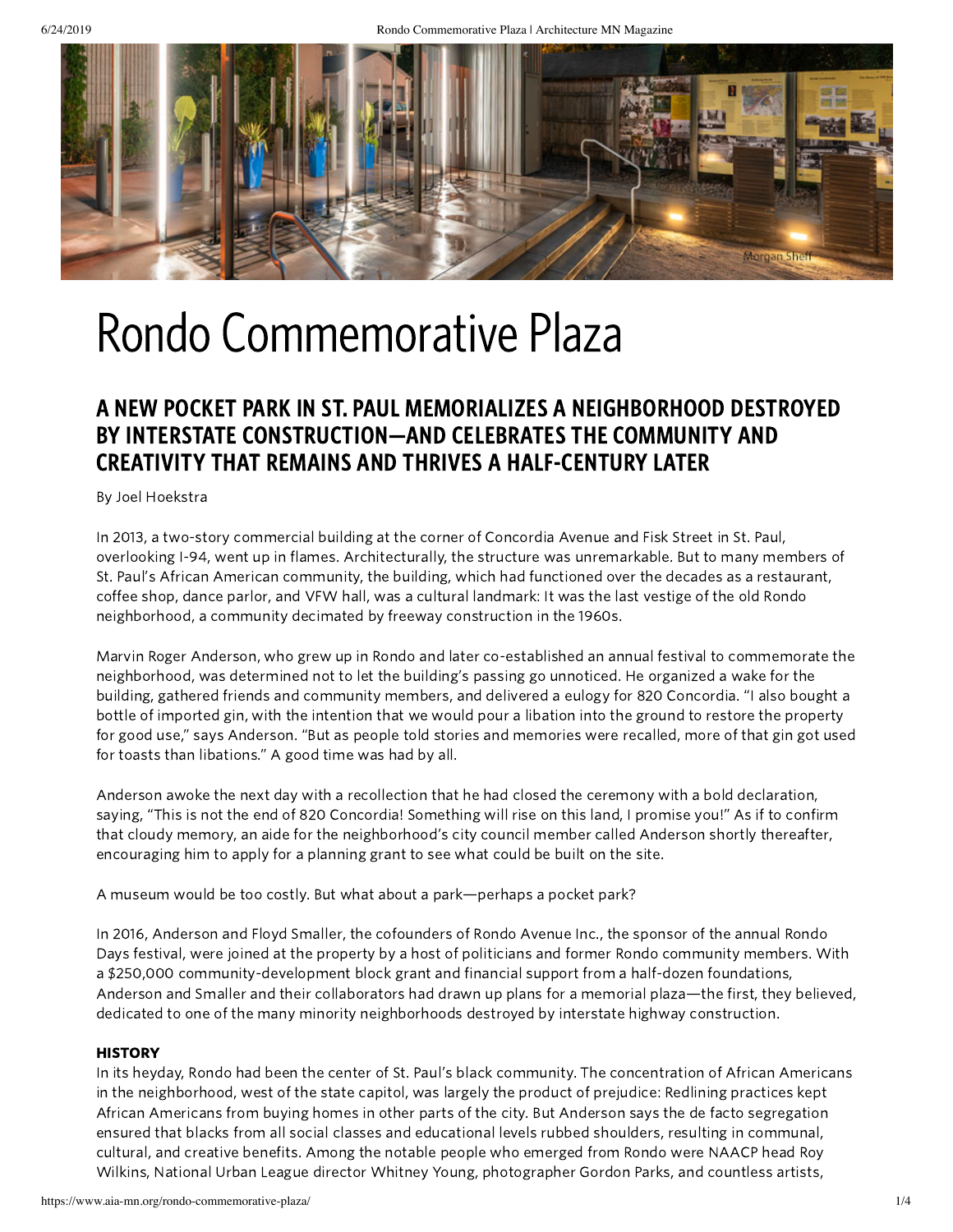actors, and musicians.

Anderson wanted to capture this rich history in the plaza design, so he turned to Nathan Johnson, AIA, and James Garrett Jr., AIA, at the St. Paul design firm 4RM+ULA. Both architects had deep connections within the community, and Anderson felt they understood the project. 4RM+ULA, in turn, tapped Minneapolis landscape architecture firm Ten x Ten.

"The size of the site was both a challenge and an opportunity," says Ten x Ten's Ross Altheimer. "It's a typical residential lot—just one-tenth of an acre. At the same time, a residential lot is the perfect context for telling the story, because it was the scale at which the community was impacted."

The plaza was to be a memorial, but nobody wanted the place to be somber. "It had to be playful, too," says Johnson. "Rondo was such a vibrant community."

#### REVIVAL

The Rondo Commemorative Plaza opened in July. Brick pavers, cleverly built-in benches, and a long exhibit wall that tells the decades-spanning Rondo story—including the stories of today's Hmong and Oromo residents surround a grassy mound that symbolizes both the old neighborhood's resting place and the dreams that continue to rise amid its ruins. Atop the knoll are pieces of granite curb that once lined nearby streets.

At the south end, a pergola shades a platform where singers and musicians can perform, and an installation of chimes by local artist Seitu Jones can be played with hammers. Each chime is dedicated to one of the 18 northsouth streets that ran through Rondo, and each hammer bears the inscription of a notable family or resident from the old neighborhood. A tower with a lighted beacon stands at the northeast corner of the park, visible to drivers passing by on I-94.

Anderson hopes the plaza will help rekindle the spirit of Rondo, bringing people of all backgrounds together. Recently, the idea of reconnecting the northern and southern halves of the historic neighborhood via an expansive land bridge over the interstate has gained traction among urban planners and community advocates. A land bridge wouldn't bring old Rondo back, but Anderson has confidence that such a development would spawn new growth, creativity, and community. "I look at the tower on our plaza and see how it rises up—higher than the freeway," says Anderson. "I hope it inspires people to see that, no matter what the obstacles, they can rise up and achieve what they want to do, too."

#### RONDO COMMEMORATIVE PLAZA

Location: St. Paul, Minnesota Client: Rondo Avenue Inc. [\(http://rondoavenueinc.org\)](http://rondoavenueinc.org/) Client project manager: Marvin Roger Anderson Architect: 4RM+ULA [\(http://www.4rmula.com\)](http://www.4rmula.com/) Partner-in-charge: Nathan Johnson, AIA Project lead designers: Nathan Johnson, AIA; James Garrett Jr., AIA Project manager: Lyssa Washington, Assoc. AIA Landscape architect: Ten x Ten [\(http://www.tenxtenstudio.com\)](http://www.tenxtenstudio.com/) Artists: Roger Cummings; Seitu Jones General contractor: THOR Construction [\(http://thor.build\)](http://thor.build/) Size: 7,900 square feet Cost: \$450,000 Completion: August 2018 Photographer: Morgan Sheff

### CURRENT ISSUE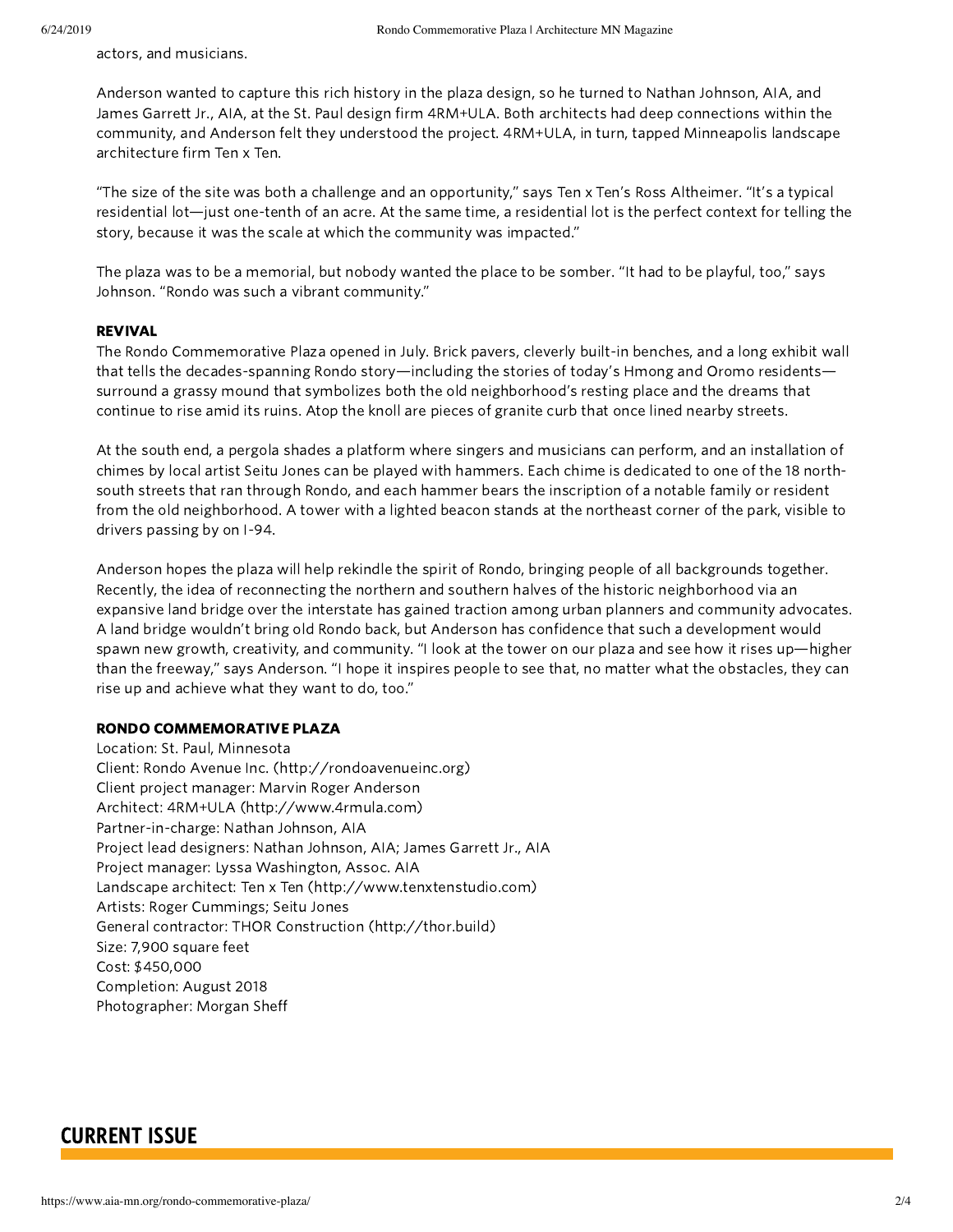6/24/2019 Rondo Commemorative Plaza | Architecture MN Magazine



[\(https://www.aia-mn.org/architecture-mn-july-august-2019/\)](https://www.aia-mn.org/architecture-mn-july-august-2019/)

## **RESOURCES**



[\(/features/architecture-mn-magazine/subscribe/\)](https://www.aia-mn.org/features/architecture-mn-magazine/subscribe/)

## ADVERTISEMENT